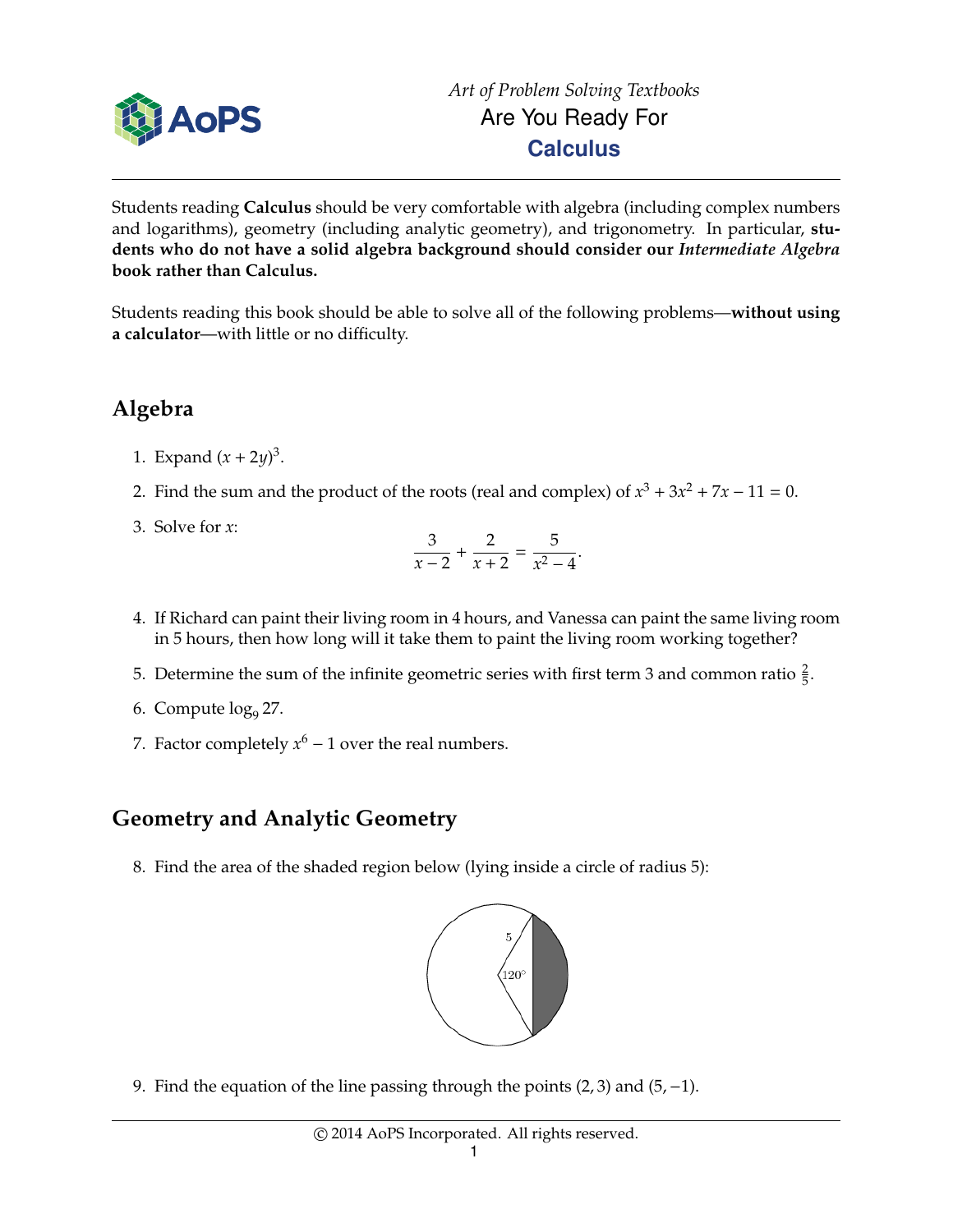

- 10. Find the area of the region bordered by the lines  $4x + 7y = 14$ ,  $x = 1$ , and  $y = -2$ .
- 11. Sketch the graph of the equation

$$
x^2 + y^2 + 2x + 4y = 11.
$$

## **Trigonometry**

- 12. Evaluate the following quantities: (a)  $\sin\left(\frac{\pi}{6}\right)$  $\frac{\pi}{6}$ 
	- (b)  $\cos\left(\frac{\pi}{2}\right)$  $\frac{\pi}{2}$
	- (c) tan  $\left(\frac{5\pi}{4}\right)$  $\frac{5\pi}{4}$
- 13. Find all  $\theta$  with  $0 \le \theta \le 2\pi$  such that:

$$
(\sin \theta + \cos \theta)^2 = \frac{3}{2}.
$$

- 14. Sketch the graph of  $y = 3 \sin(2x + 1)$ .
- 15. Simplify  $\left(\cos\frac{\pi}{12} + i\sin\frac{\pi}{12}\right)^9$ .

**Don't look at the next page until you've attempted all the problems!**